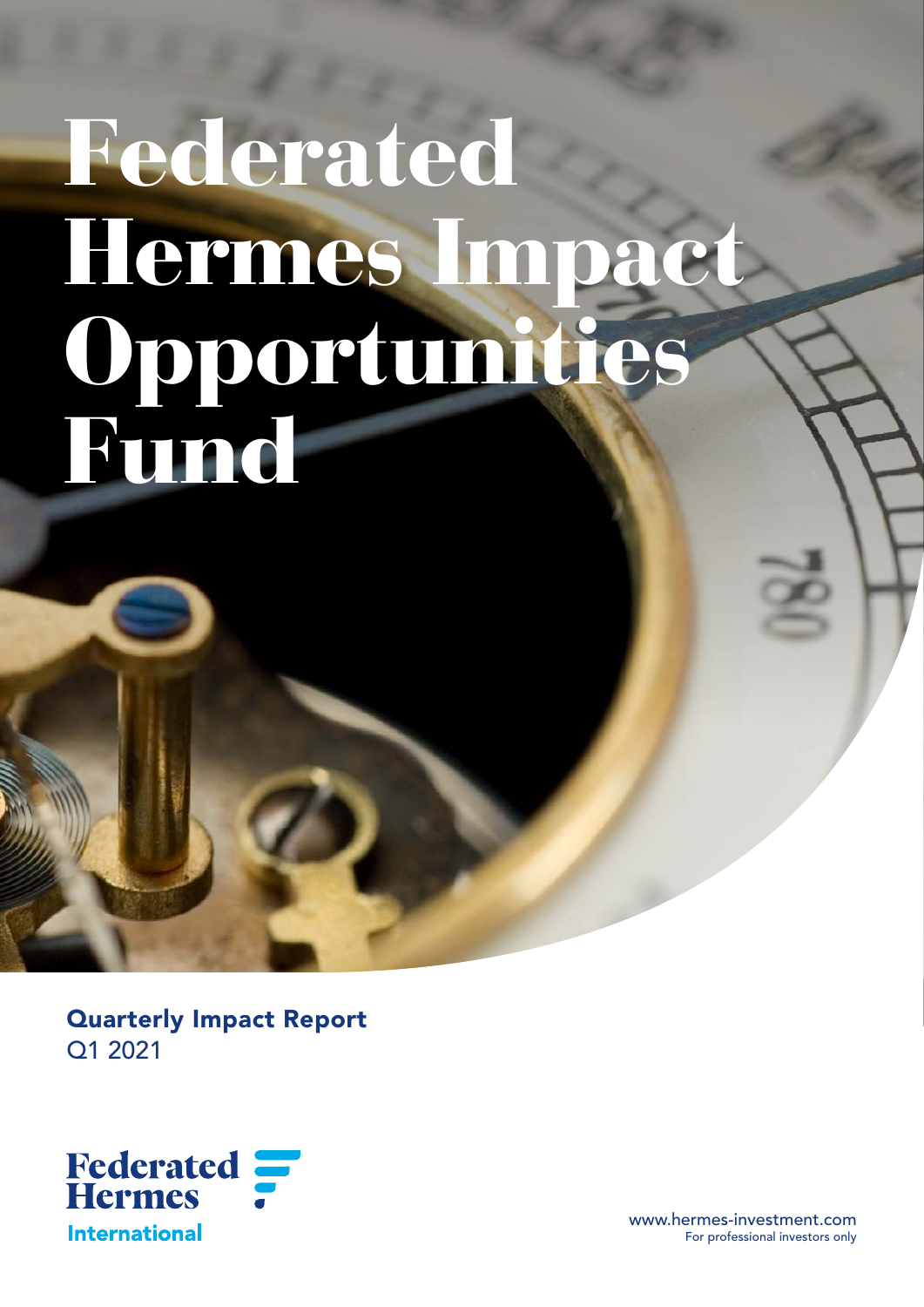The Federated Hermes Impact Opportunities Fund is a high-conviction global equity strategy with a bold objective. It aims to generate long-term outperformance by investing in companies succeeding in their core purpose: to generate value by creating positive and sustainable change that addresses the underserved needs of society and the environment. In this way, it focuses on tomorrow's leading companies, today.

# Exposure by impact theme

A thematic approach: our holdings fit into one or more of nine impact themes that are aligned with the SDGs.



Source: Federated Hermes, as at 31 December 2020. Note: as at 31 December 2020, 3.4% of our exposure was not directly related to any of our nine impact themes, while 1.8% was held as cash.

This document does not constitute a solicitation or offer to any person to buy or sell any related securities or financial instruments. The value of investments and income from them may go down as well as up, and you may not get back the original amount invested. Any investments overseas may be affected by currency exchange rates. Past performance is not a reliable indicator of future results and targets are not guaranteed.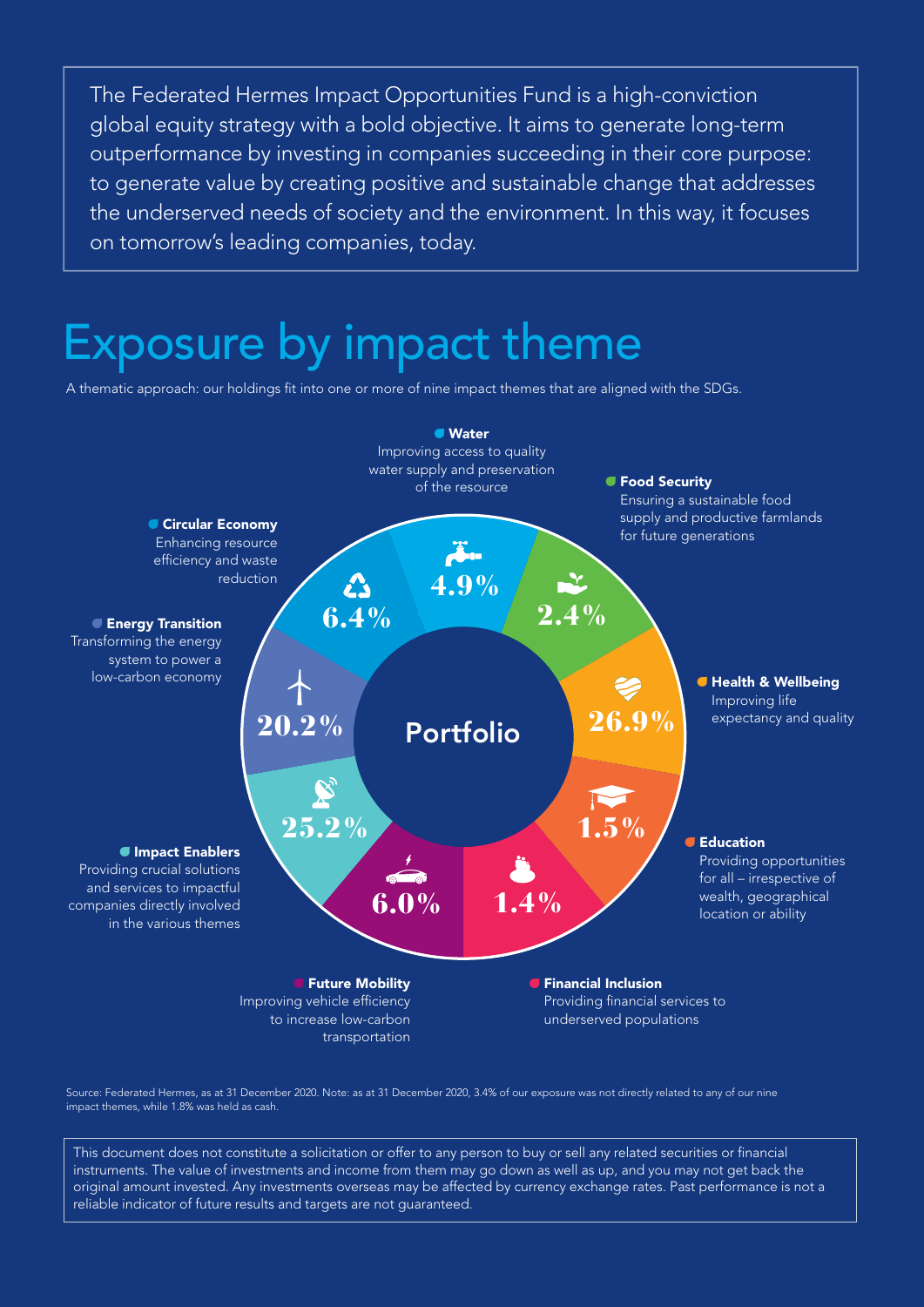# THEMATIC FOCUS: Introducing the Federated Hermes Impact Database

In our view, it is imperative that all investee companies generate a positive impact that can be measured quantitatively, as well as qualitatively. As such, we invested considerable time and resource in the second half of 2020 to create our proprietary Impact Database, which enables us to quantify the impact of companies held within our portfolio. The Database also provides a clear framework for us to assess companies on our watchlist.

# Why?

After looking at the tools available in the market to analyse impact data, we did not believe that any one provider had the depth of understanding and granularity we required at a company level. Indeed, the majority of pre-existing tools used aggregate modelling and artificial intelligence (AI) insights that, while impressive, at times yielded inaccurate and incomplete results for individual companies.

# Building the Impact Database<sup>1</sup>

In building our database, we have used traditional equity research methods, in combination with impact modelling techniques. As well as leveraging our expertise as impact investors at the international business of Federated Hermes, we used an external consultant to help aggregate data from company, sector and impact industry reports.

# The Impact Database process:

Most relevant metrics chosen to assess a company's impact depending on industry, products and operations.

![](_page_2_Picture_10.jpeg)

20 carefully chosen impact metrics, which have

been grouped into

11 relevant themes are used to<br>capture the impact of all the companies in which we invest.

'Operationsbased' metrics may be chosen to assess company impact.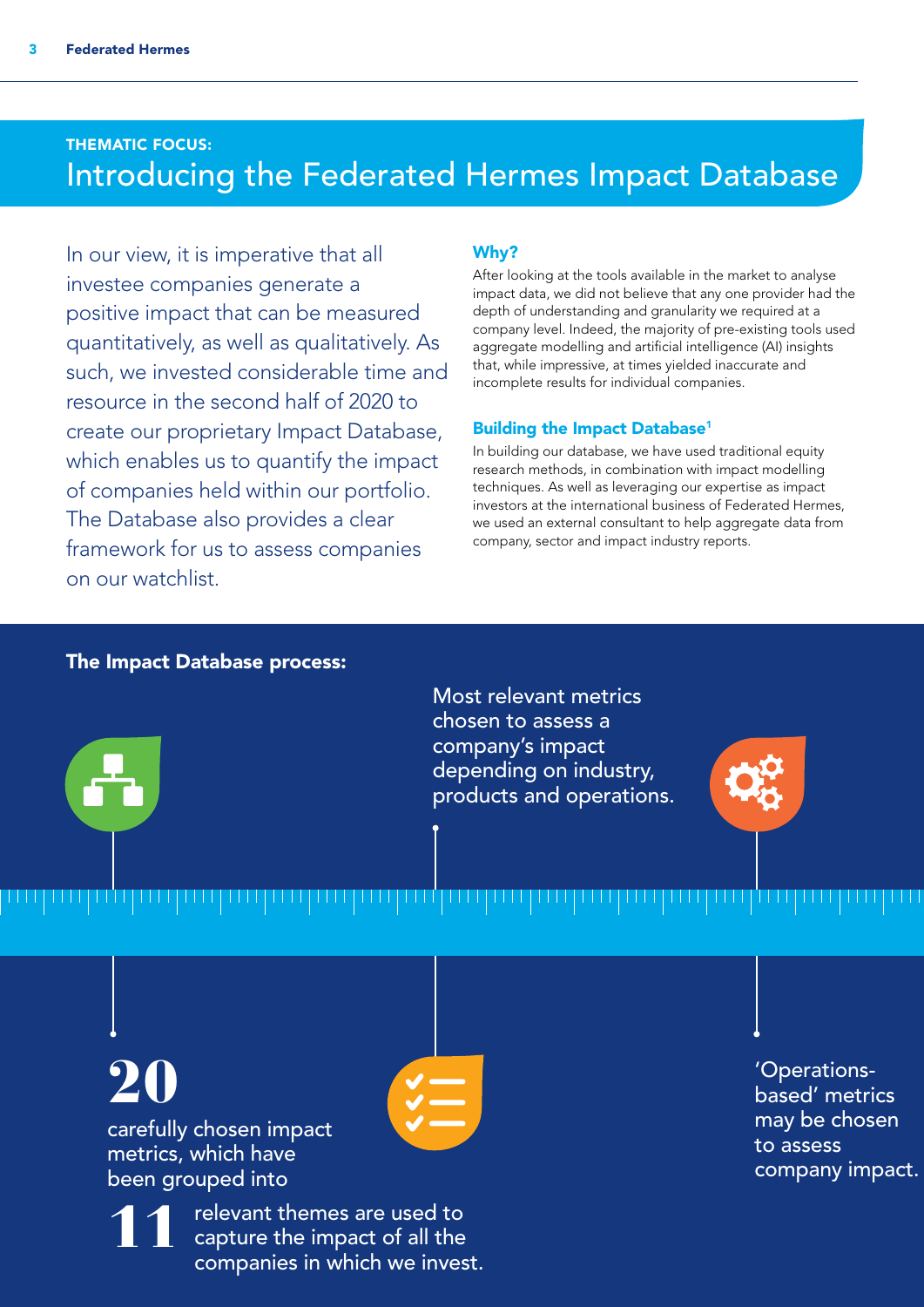### Reporting our portfolio's impact

We have carefully chosen 20 impact metrics, which have been grouped into 11 relevant themes. They are used to capture the impact of all the companies in which we invest.

Some themes may include solutions and operations-based metrics, such as Climate Change which looks at both operations metrics for carbon emissions and solutions metrics for emissions avoided; whereas Gender Equality currently only contains operations based metrics. Nevertheless, all portfolio companies are assessed using at least one solutions-based metric and one operations-based metric.

Assessing the impact of companies at such a granular level with quantifiable outcomes allows us to achieve two important objectives. First, it allows us as investors to trace and account for each investment, providing a means through which we can monitor a company and ensure its impact intentionality as a business. Secondly, it provides our clients with a quantifiable indication of how their capital allocation is helping achieve positive impact, as aligned to the 17 UN Sustainable Development Goals. The end result means we are able to report to our clients on the overall impact of our portfolio, as well as the impact of individual holdings.

# What is the difference between solutions-based and operations-based metrics?

![](_page_3_Picture_6.jpeg)

### Operations-based metrics relate to a company's operations.

Examples include impact data like scope 1 and scope 2 carbon emissions, waste produced in operations, or share of women in management positions.

![](_page_3_Picture_9.jpeg)

#### Solutions-based metrics relate to the specific outcomes a company is looking to provide.

For example, the impact of a company looking to decarbonise heavy-duty motive might be measured by looking at the carbon emissions avoided through use of the company's technology (CO<sub>2</sub> MT).

Operations-based metrics are generally relevant for all companies held and are often dependent on some level of company disclosure. Solution-based metrics differ; every company is unique and a thorough understanding of business models is therefore required to accurately appraise impact.

'Solutions-based' metrics may be chosen to assess company impact.

Companyspecific impact appraisal

![](_page_3_Picture_16.jpeg)

<sup>1</sup> As it stands, the database calculates the impact our portfolio had in the calendar year 2019. We are in the process of rolling this analysis forward to calculate impact for the calendar year 2020, as each of our investee companies start to publish their annual earnings and sustainability reports. We expect to be able to report to clients on the 2020 impact of our portfolio by the end of June.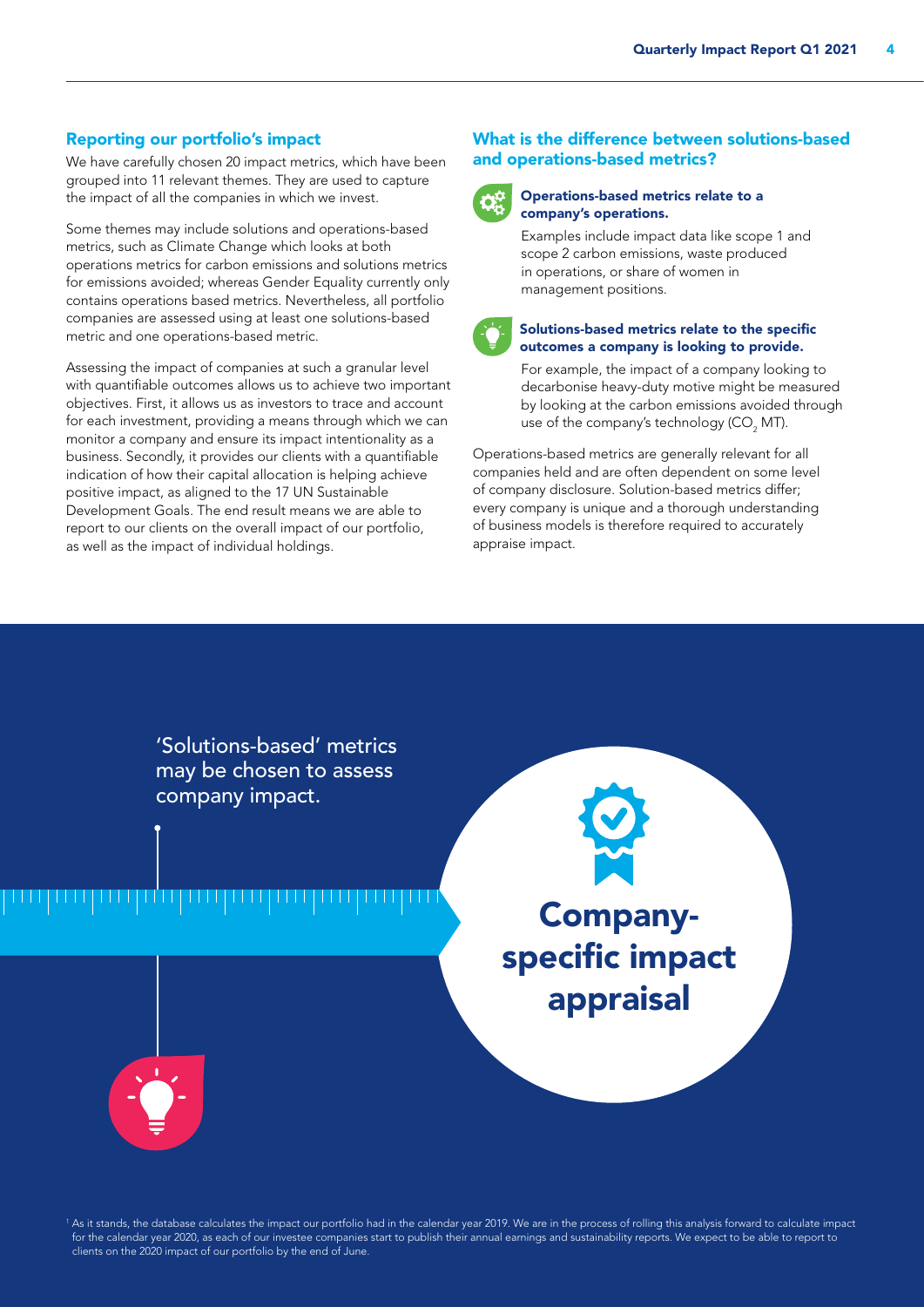# The impact of our portfolio

# Total company level impact of stocks held, 2019 highlights

Using our proprietary Federated Hermes Impact Database, we are able to present our impact data on an aggregated, crosscompany basis. Put simply, it depicts our estimation of the total impact that the companies in which we are invested have delivered in 2019. As aforementioned, our database draws on data from company, sector and impact industry reports. Once each of our investee companies publish their annual earnings and sustainability reports, we will be able to update our figures to reflect 2020.

![](_page_4_Picture_4.jpeg)

Source: Net Purpose, Federated Hermes Impact calculations, as at 31 December 2019. Note: The Impact Opportunities portfolio has been harmonised for calendar year impact.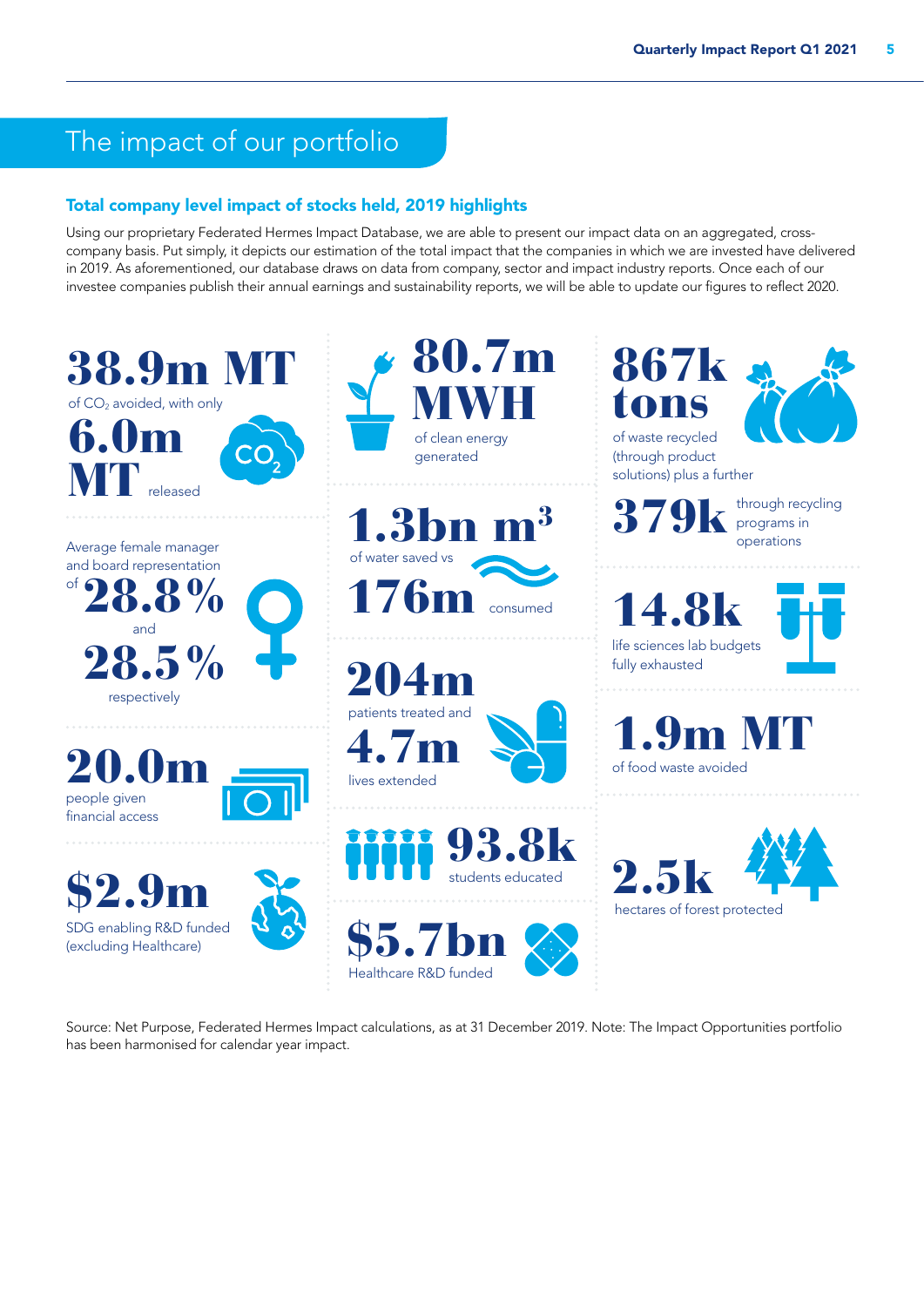# Impact achieved by capital deployed

As well as producing company-level impact, our database allows us to report on the impact of our Fund's assets under management. Put simply, we scale the metrics to demonstrate the impact accomplished through the capital we deploy – approximately \$450m as at 31 December 2020 – on behalf of our clients, thereby reflecting our ownership of each company held in our Fund. As discussed previously, the data used represents company, sector and impact industry reports from 2019 while we await the publication of 2020 reports.

![](_page_5_Picture_3.jpeg)

\*This metric is based on an average, and therefore does not change when scaled. Source: Net Purpose, Federated Hermes Impact calculations, as at 31 December 2019. Note: The Impact Opportunities portfolio has been harmonised for calendar year impact.

![](_page_5_Picture_5.jpeg)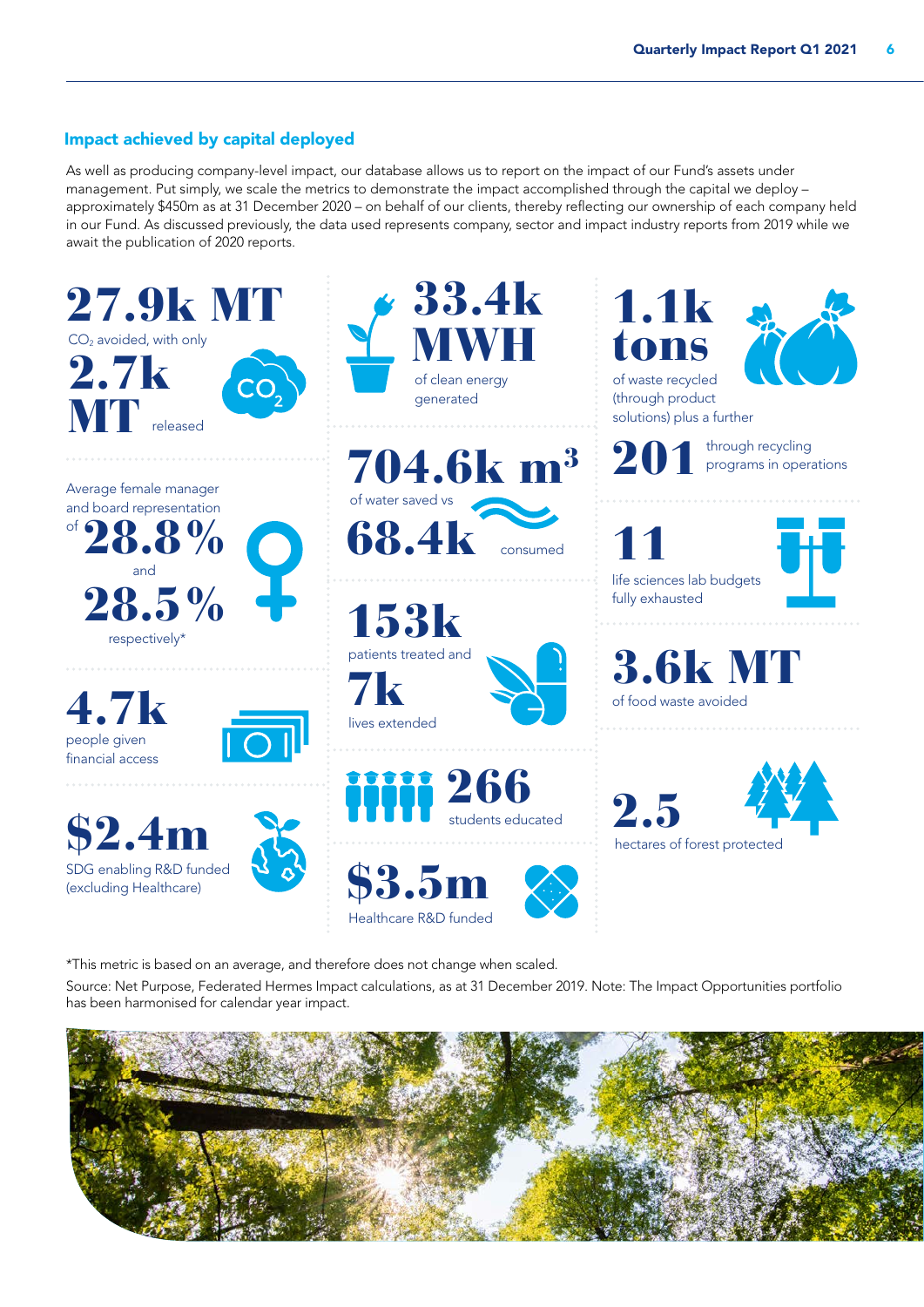![](_page_6_Picture_1.jpeg)

Itron is a Global leader in energy efficiency technology, offering innovative products to optimise energy and water resource management.

![](_page_6_Figure_3.jpeg)

**Impact theme:** Energy Transition

Compared to a traditional grid, an active grid – which leverages the Internet of Things (IoT) to better match supply with demand and monitor inefficiencies/outages – can reduce electricity usage by 12%.<sup>2</sup> The active grid will increasingly draw focus through the energy transition, as demand for electricity rises due to vehicle and home electrification.

Our holding, Itron, is a leader in this market. The company provides hardware and software solutions that are critical tosmart and active grid management, with a product offering that is focused on improving resource efficiency.

# Powering energy efficiency through the smart/active grid

Itron derives 100% of its income from resource management hardware and software deployed in energy (60%), water (20%) and gas (20%). The company has three key product areas, which together accounted for 66% of its revenue base in 2019:3

- **G Smart/Active Meters (40%):** Itron manufactures both smart and active meters: the former use a oneway communication model; the latter use two-way communication, meaning the operator is able to both monitor and communicate with the end-point meter.
- **On-Grid Hardware (11%):** The company's offering includes automated distribution equipment and monitoring kits.
- **G** Software and Analytics (15%): Itron is focused on management software, which is sold into the utilities sector to optimise grid operations.

In the US, Itron holds a 50% market leading share in communicating meters, and a 30% market leading share in on-grid hardware and management software. With respect to the company's future prospects, Itron's continued spend on research and development is encouraging.

# The real economic and environmental cost of grid inefficiency

Inefficiency across the grid is a costly affair, both economically and environmentally.

Faulty equipment wastes around 5% of electricity generated in the US<sup>4</sup>, while out-of-service end points that are left connected are similarly troublesome. Itron identified that for one client, inactive metering was wasting around 456GW of electricity annually, which is equivalent to the yearly electricity consumption of 54,000 homes<sup>5</sup>.

The grid is also not particularly resilient, despite representing vital infrastructure for millions of people. It is vulnerable in the event of natural disasters, which are becoming more prevalent thanks to climate change.

By allowing operators to identify faults more efficiently, the equipment produced by Itron directly improves recovery times and, in turn, saves energy. In 2019, Itron's solutions meant 3.5m metric tonnes of CO $_2$  emissions were avoided.<sup>6</sup>

![](_page_6_Picture_18.jpeg)

Source: Net Purpose, Federated Hermes Impact calculations, as at 31 December 2019.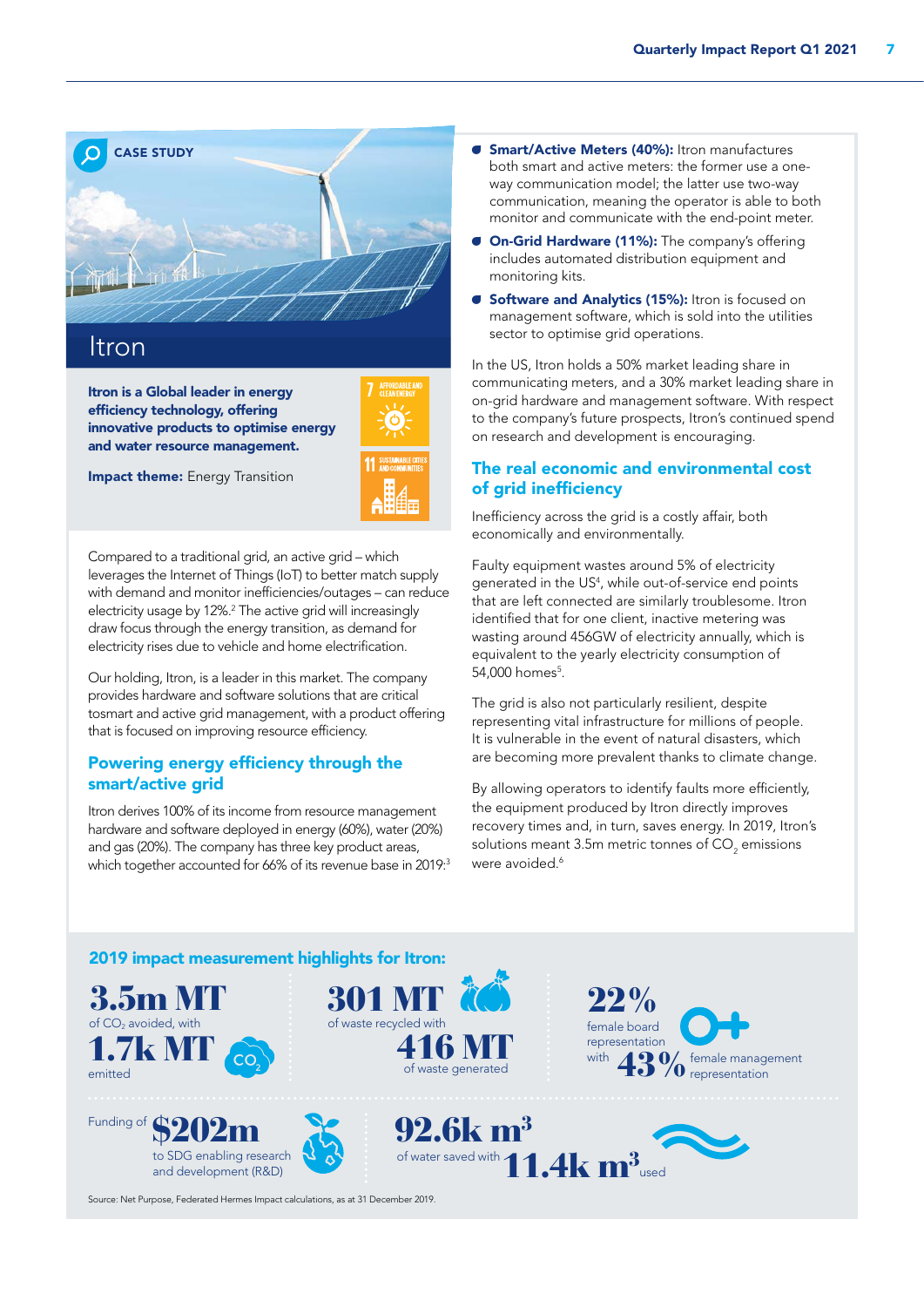![](_page_7_Picture_1.jpeg)

Xylem is one of the biggest water technology companies in the world, providing a full suite of solutions across the water cycle – from smart water infrastructure analytics to water treatment.

| <b>CLEAN WATER</b><br><b>AND SANITATION</b> |
|---------------------------------------------|
|                                             |
|                                             |

Impact theme: Water

It is estimated that around three in 10 people worldwide currently lack access to safe drinking water, with six in 10 having no access to safely managed sanitation services.<sup>7</sup>

And while demand for fresh water is rising due to population growth, industrial expansion and increased agricultural development, availability is declining. Experts have warned of a 'water crisis' by 2040.<sup>8</sup>

A large part of the problem here is the resilience of water infrastructure. While in developed markets inadequate funding means aging pipes are beginning to leak, in emerging markets water systems remain underdeveloped.

Then there is the issue of wastewater. Lack of treatment creates dangerous water pollution, while transporting and treating water using inefficient, outdated equipment results, globally, in more than 86m metric tons of electricity-related emissions – the equivalent of 9.7bn tons of gasoline.

Our holding, Xylem, generates a far-reaching impact by offering unique and innovative solutions that encompass all stages of the water cycle.

# 'Let's solve water': innovation and emerging markets water infrastructure

We see Xylem's product range, which is focused entirely on water technologies, as addressing a number of issues aligned to the UN SDGs.

Two things really stand out about Xylem's proposition. First, the company is a clear leader in water management technology, bringing innovation to market since acquiring smart-metering company, Sensus, in 2016. See, for example, Xylem's offering in sensors and data analytics, which allows users to identify leaks more quickly and optimise water use. Xylem also created the world's first large-scale ultraviolet/ chlorine process, which is being used to turn wastewater to drinking water in Los Angeles.

Secondly, the company are helping to build new water infrastructure in emerging markets – which accounted for 21% of Xylem's sales in 2020 – through local partnerships with the likes of universities and non-governmental organisations (NGOs).

Xylem's impact therefore goes beyond the utilities and industrial sectors, which together accounted for 85% of the company's sales in 2020. We see Xylem as having the ability to empower communities and transform the lives of millions.

# Leading by example

Reducing the environmental impact of products such as pumps and mixers is a key area of focus for Xylem.

But Xylem have also set goals to improve the environmental impacts of their own operations. For the five-year period to 2019, the company achieved a 20% reduction in water use intensity and a 28% reduction in greenhouse gas emissions<sup>9</sup>. Targets for 2025 include reaching 100% renewable energy and 100% process water recycling at major facilities.

In addition, Xylem's Carbon Disclosure Project (CDP) scores have improved from 2017, when the company was awarded a 'C' for Climate Change Disclosure and a 'B' for Water Security Disclosure. Xylem now scores an 'A-' in both areas, respectively<sup>10</sup>.

![](_page_7_Picture_19.jpeg)

Source: Net Purpose, Federated Hermes Impact calculations, as at 31 December 2019.

and development (R&D)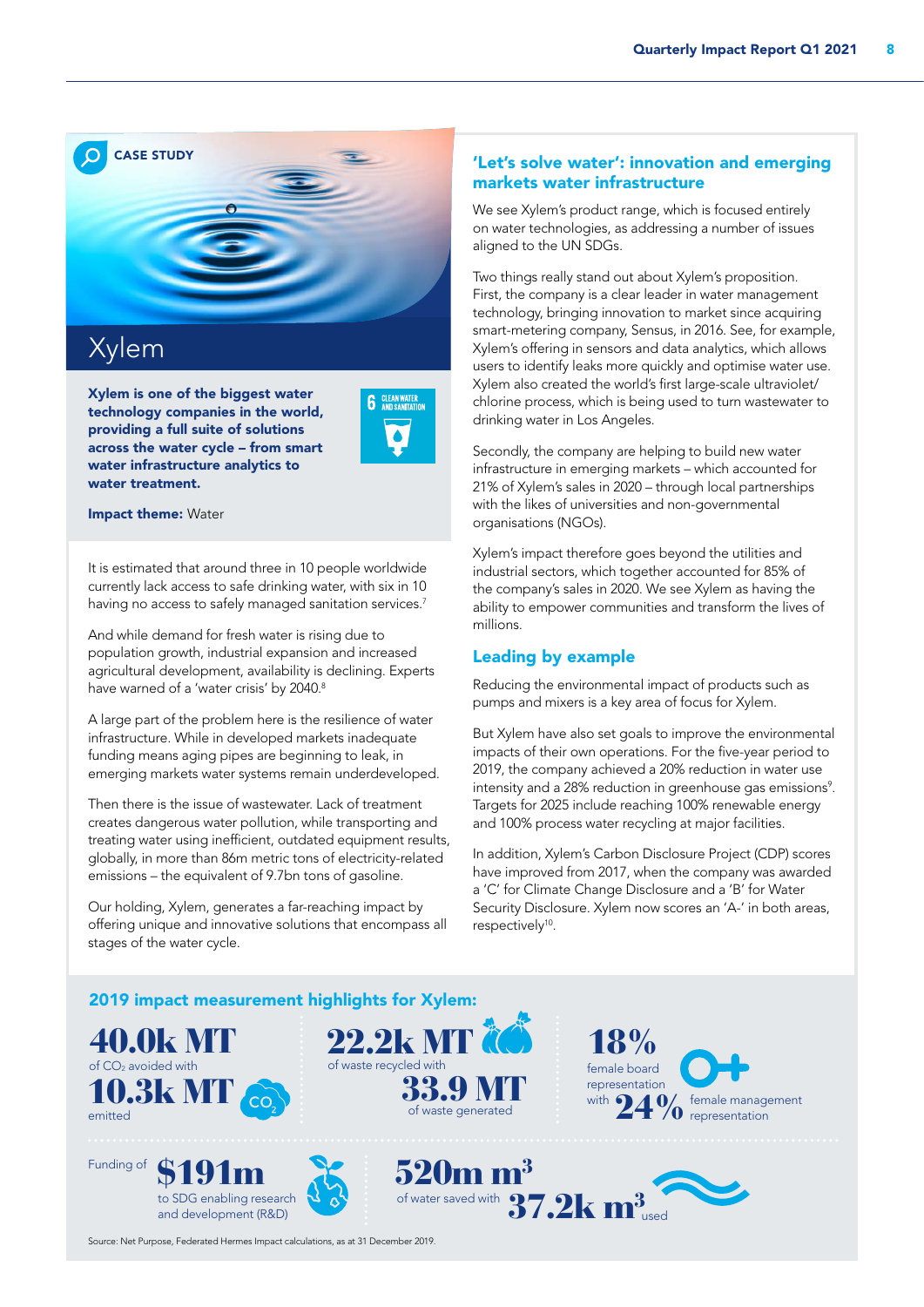# Endnotes:

 $^{\rm 2}$  As reported by the American Council for an Energy-Efficient Economy

- <sup>3</sup> Please note, we argue that Itron's 'Device Solutions' division which accounted for 34% of 2019 sales had minimal to no discernible impact. This is because it supplies non-communicating meters, which play no role in the smart or active grid, and therefore have very limited implications for resource efficiency. It is worth noting that this division is in decline, having accounted for +45% of revenues in 2017, a trend which looks set to continue.
- 4 See https://www.eia.gov/tools/faqs/faq.php?id=105&t=3
- 5 Source: Commonwealth Edison (ComEd), performance metrics 2018.
- <sup>6</sup> Source: Federated Hermes, as at 31 December 2019. Note: The Impact Opportunities portfolio has been harmonised for calendar year impact.
- 7 (Xylem Sustainability Report 2019).
- <sup>8</sup> See: <u>http://safcei.org/wp-content/uploads/2015/06/Anglican-Water-Rio+20-.pdf.</u>
- <sup>9</sup> See: [https://www.business-standard.com/article/international/water-crisis-looms-large-in-pakistan-may](https://www.business-standard.com/article/international/water-crisis-looms-large-in-pakistan-may-face-absolute-scarcity-by-2040-121032200050_1.html)[face-absolute-scarcity-by-2040-121032200050\\_1.html](https://www.business-standard.com/article/international/water-crisis-looms-large-in-pakistan-may-face-absolute-scarcity-by-2040-121032200050_1.html)
- 10 See:<https://www.xylem.com/siteassets/sustainability/2019/xylem-2019-sustainability-report.pdf.>
- 11 See:<https://www.cdp.net/en/responses/36718>